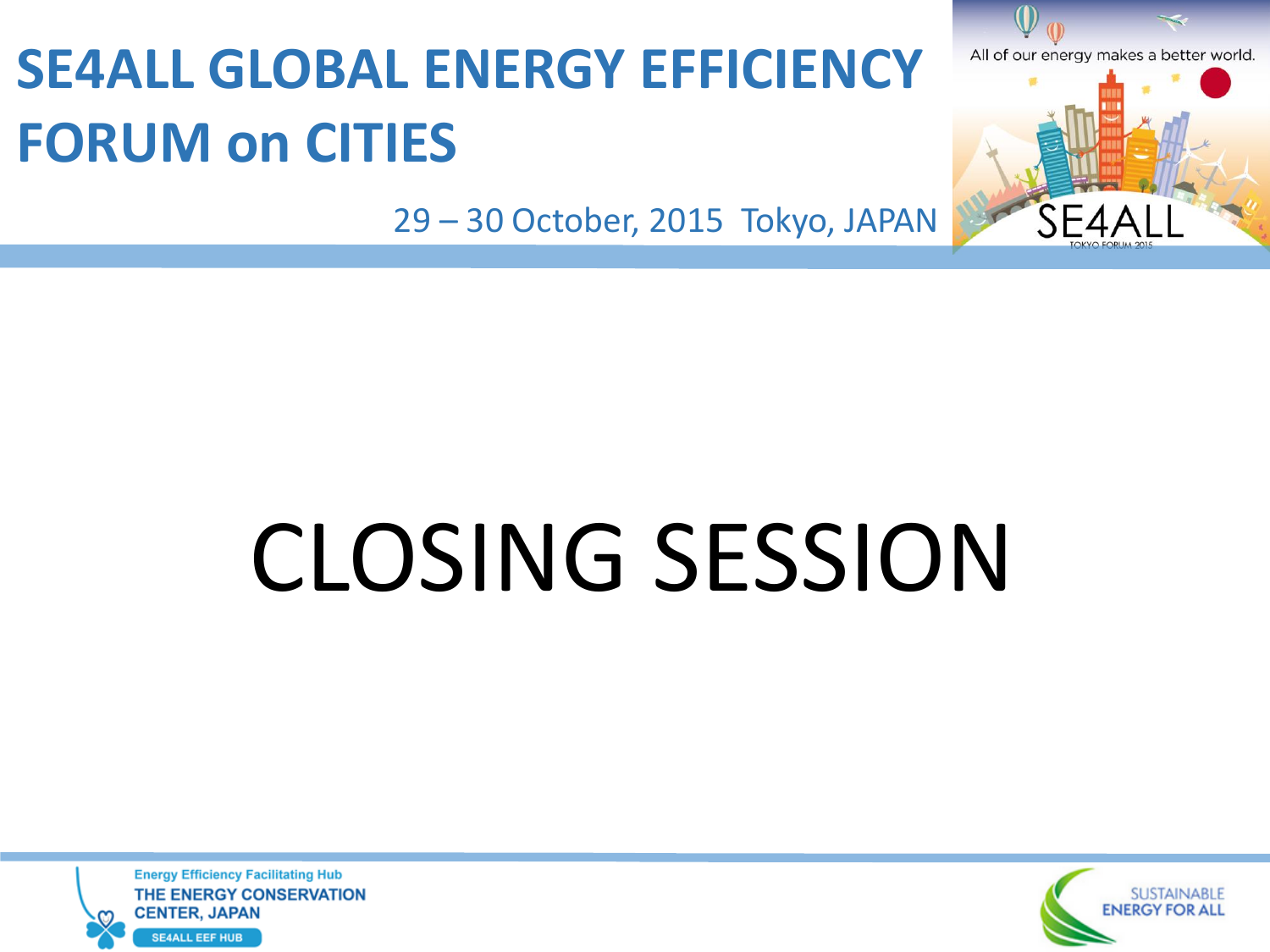#### **Session 1 : City-led Policies for Building Energy Efficiency**

Large-scale EE improvement can be realized by means of the introduction of high efficiency technologies and their operation.

It is important to establish practical city-led policies and enhance the public-private collaboration, for EE promotion in the building sector.



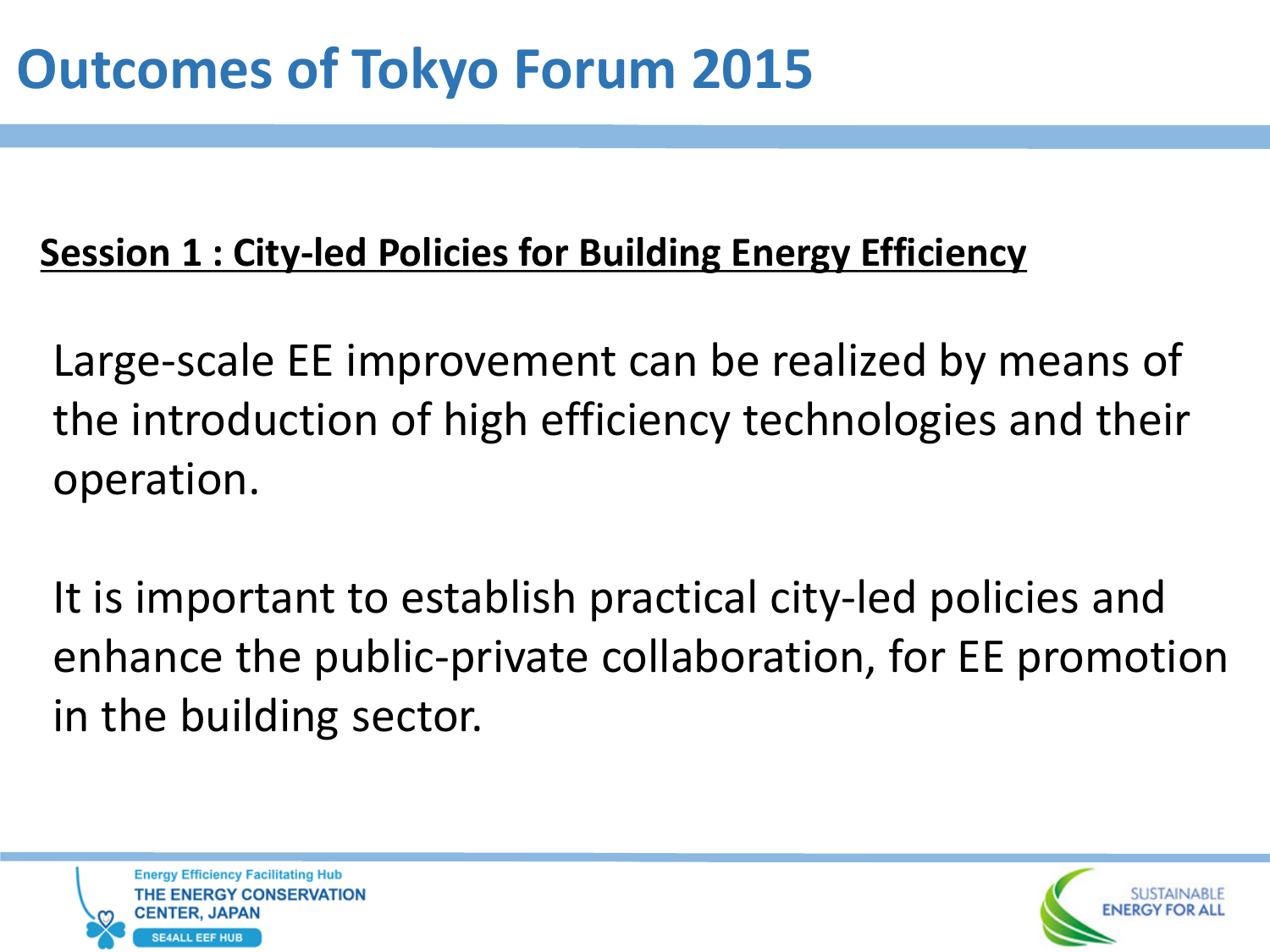#### **Session 2 : Smarter Urban Transport Infrastructure**

Various measures are implemented to develop the smarter and sustainable transport systems.

It is very useful to integrate the various transport systems in consideration of city planning, by enhancement of the public-private collaboration.



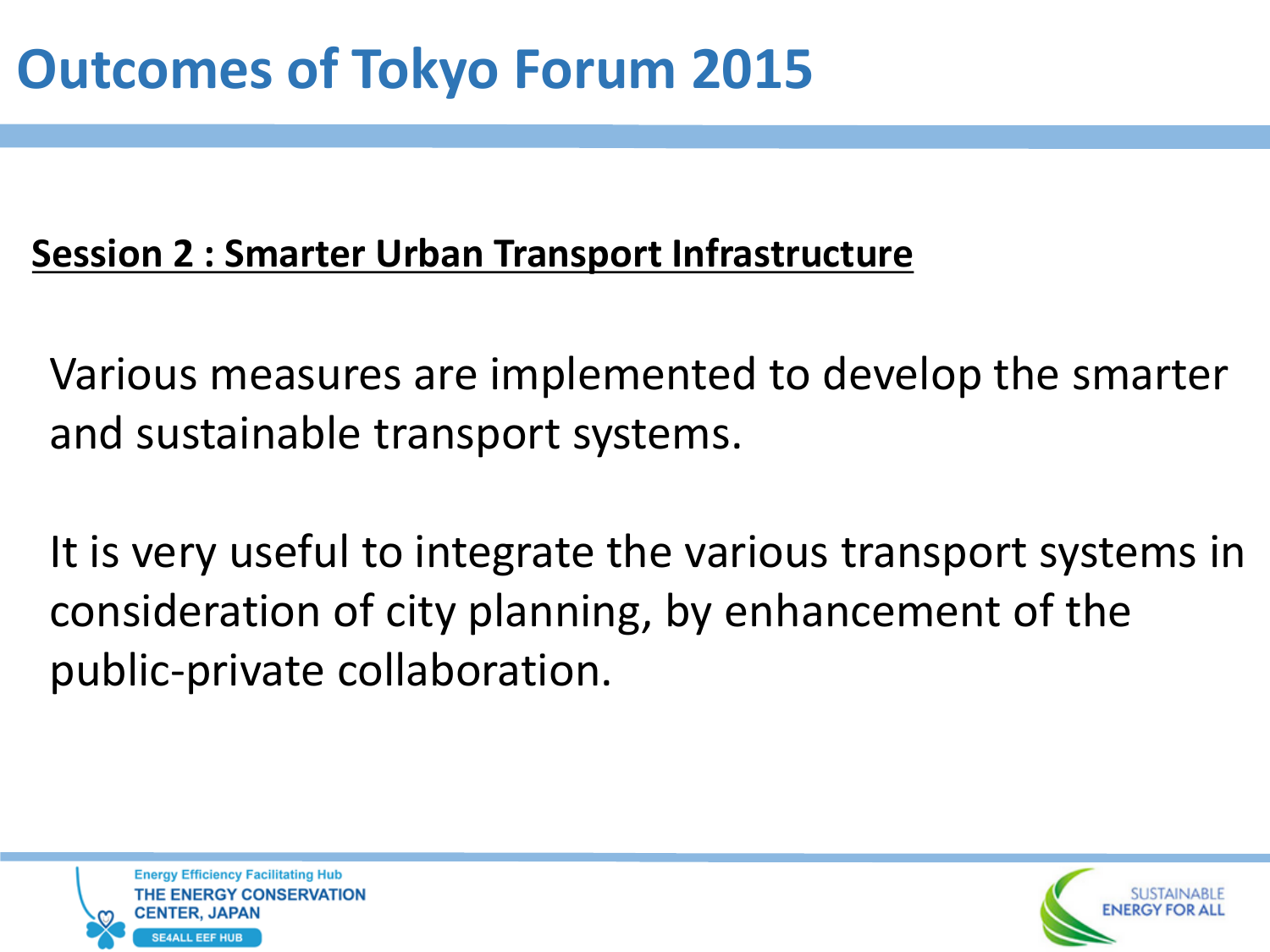### **Outcomes of Tokyo Forum 2015**

#### **Session 3 : Optimization of the District Energy System**

- Creation of new values such as energy supply resilience, DSM and QOL is the key success factor for the district energy system projects.
- City-led policies and involvement of citizens are also the key factors. Specially, young people awareness of EE is essential for future.
- Information exchange among all the stakeholders on the various aspects of city-projects is very important.



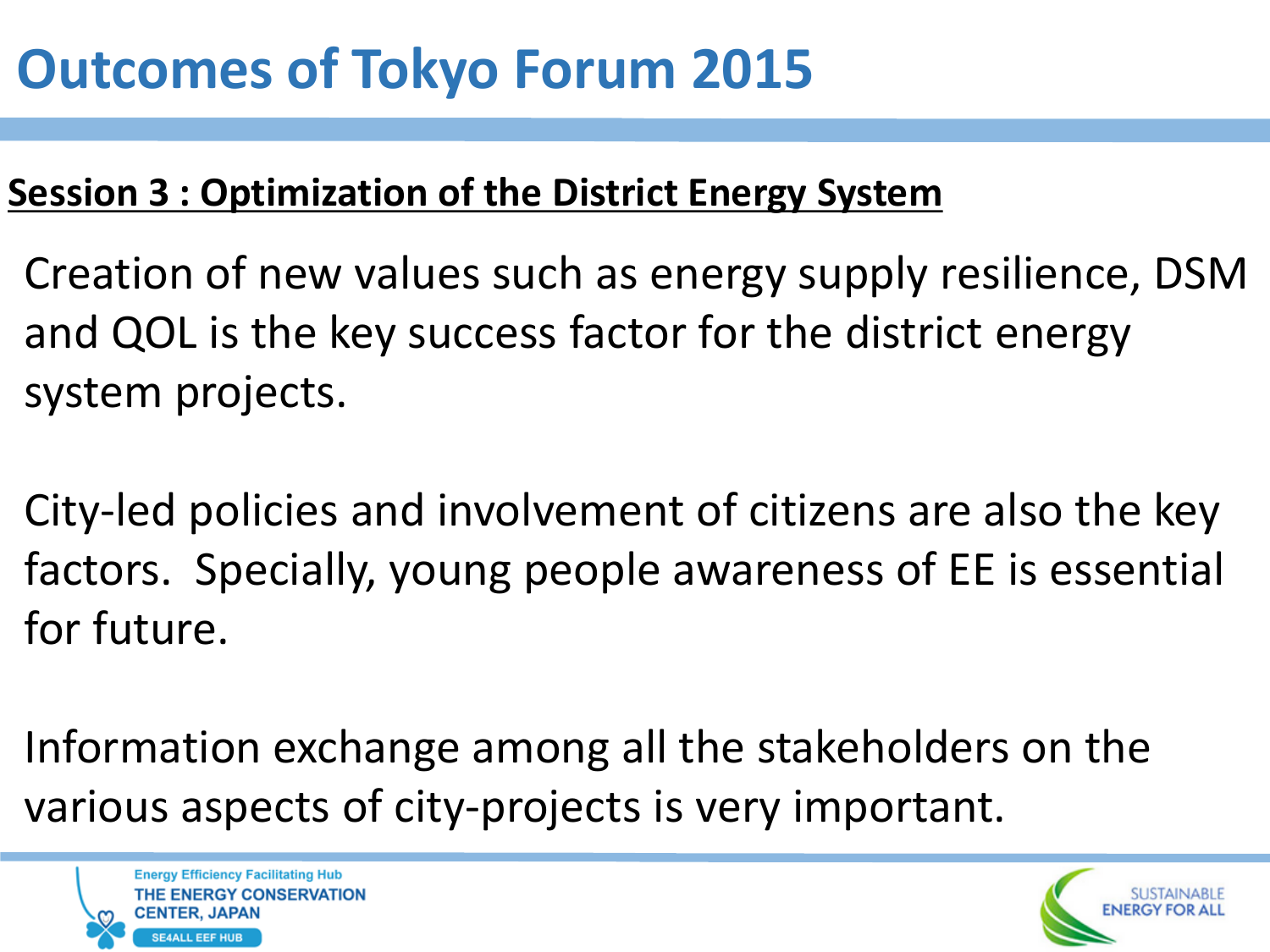### **Outcomes of Tokyo Forum 2015**

#### **Session 4 : Way Forward for the Promotion of Energy Efficiency in the Expanded City Areas**

The policies suitable for each city's stage on the roadmap toward the EE final goal are indispensable for EE promotion.

For the above, collaboration among national and local government, technology providers and financial sectors, etc. is quite essential.



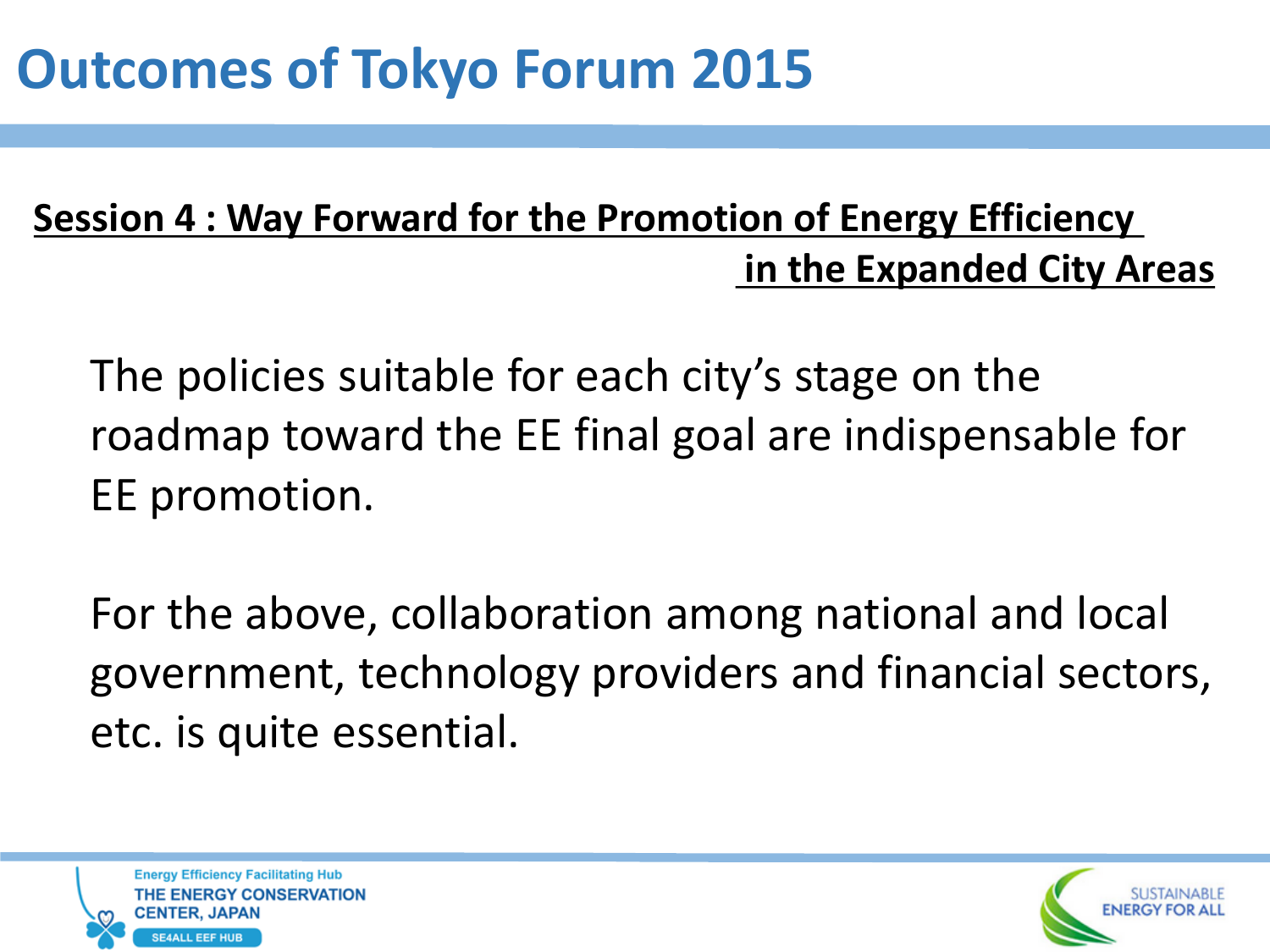### **Outcomes of Tokyo Forum 2015**

#### **ECCJ Activities, as the SE4ALL Energy Efficiency Facilitating Hub**

ECCJ contributes to the SE4ALL initiative by utilizing the experiences in the international cooperation on EE promotion.



THE ENERGY CONSERVATION **CENTER, JAPAI SE4ALL EEF HUB**